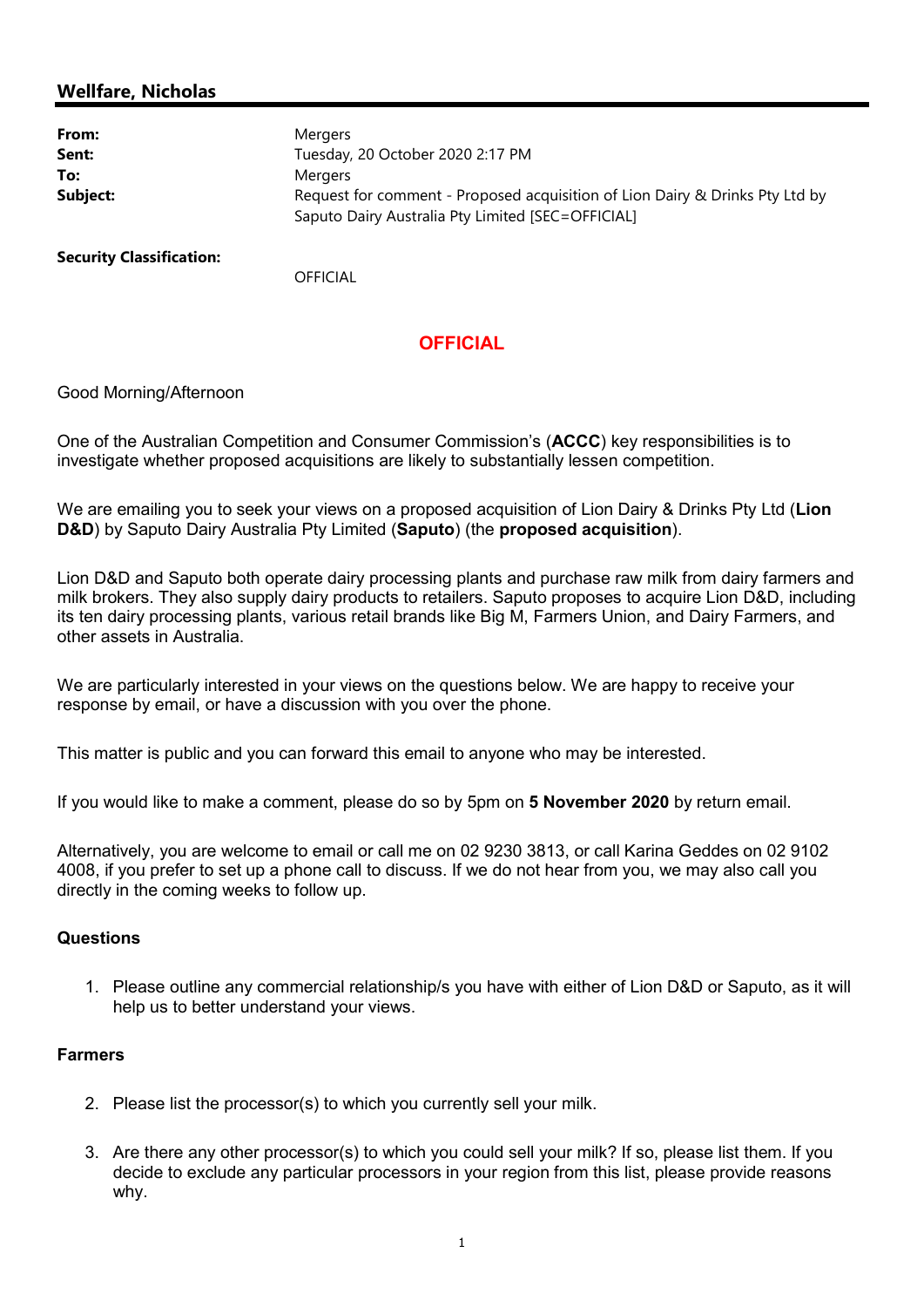- 4. Have you switched between processors in the past? If so, please indicate how frequently.
- 5. What impact do you think Saputo acquiring Lion D&D will have on your business and the milk price you can obtain? Will it reduce the number of potential buyers of your raw milk?
- 6. Could you supply to a processor that does not have a processing plant in your region? If so, please indicate which processor(s) or region(s).
- 7. Please provide us with background on your operations:
	- a. What is the annual volume of milk you supply? Please break down the proportions supplied to different processors or supplied for other uses.
	- b. What is your calving pattern (i.e. seasonal, split or year-round)?

### Dairy processors

- 8. For each region in which you operate and Saputo and Lion D&D are also present, who do you consider to be your closest competitors in acquiring raw milk? If there is a particular processor/s in the region that you do not consider you compete strongly with, please provide details as to why.
- 9. Are you aware of any recent/potential dairy processors entering the regions relevant to the above question and acquiring raw milk from dairy farmers? (Please identify)
- 10. Are you aware of any other potential buyers (e.g. retailers or milk brokers) in those regions who are acquiring raw milk from dairy farmers? (Please identify)
- 11. Please comment on whether you think the proposed acquisition will have an effect on competition for the acquisition of raw milk in those regions. If yes, please explain how. If no, please explain why not.
- 12. Please identify whether there is any unused capacity available at your dairy processing plant, and if so, outline how much capacity you have available to acquire additional raw milk.
- 13. Please identify the steps required to expand dairy processing capacity and the costs of each step.

## Purchasers of dairy products

- 14. How closely do Saputo and Lion D&D compete in the supply of dairy products such as white drinking milk, flavoured drinking milk and yoghurt? Relevant factors to consider may include:
	- c. the range of products supplied,
	- d. whether Saputo and Lion D&D respond to each other's promotional activity, and
	- e. whether you can substitute between Saputo and Lion D&D dairy products. Please provide specific examples where possible.
- 15. If you are a supermarket, please comment on how closely Saputo and Lion D&D compete for the supply of private label drinking milk and/or processing services to your business, including examples where possible.
- 16. If Saputo acquired Lion D&D, is this likely to impact your business and the terms on which you acquire dairy products? If yes, please explain how.

## **Confidentiality**